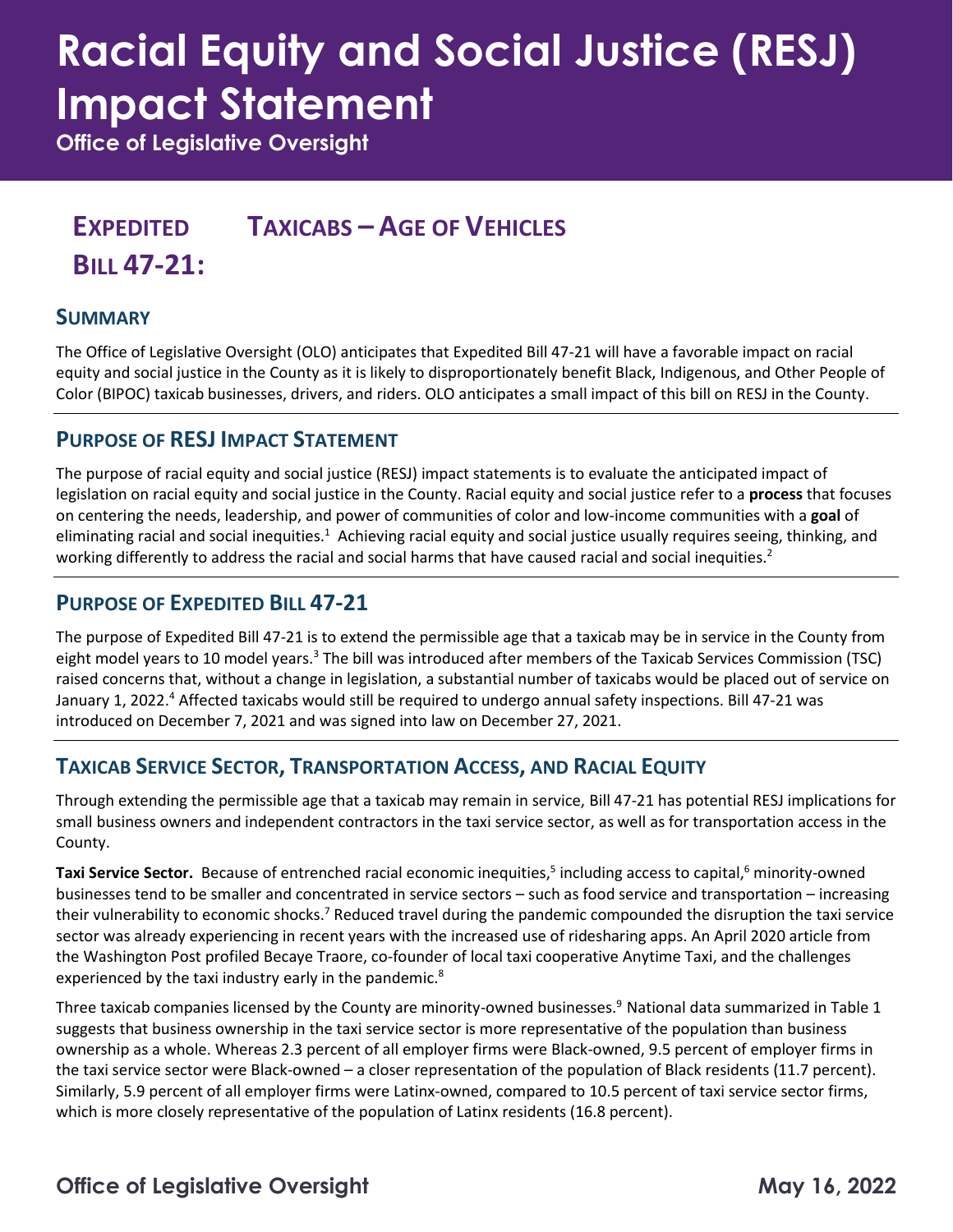## **RESJ Impact Statement Expedited Bill 47-21**

#### **Table 1: Population Over 18 and Percent of Employer Firms in All Sectors and Taxi Service Sector by Race and Ethnicity, United States**

| <b>Race and Ethnicity</b>         | <b>Percent of</b><br><b>Population Over 18</b> | <b>Percent of Employer</b><br><b>Firms, All Sectors</b><br>(NAICS 00) | <b>Percent of Employer</b><br><b>Firms, Taxi Service</b><br>Sector (NAICS 48531) |
|-----------------------------------|------------------------------------------------|-----------------------------------------------------------------------|----------------------------------------------------------------------------------|
| American Indian and Alaska Native | 0.6                                            | 0.4                                                                   | 0.0                                                                              |
| Asian                             | 6.1                                            | 10.1                                                                  | 9.4                                                                              |
| <b>Black or African American</b>  | 11.7                                           | 2.3                                                                   | 9.5                                                                              |
| White                             | 60.8                                           | 87.1                                                                  | 80.5                                                                             |
| Hispanic or Latino                | 16.8                                           | 5.9                                                                   | 10.5                                                                             |

Source: 2020 Decennial Census (Table P4), 2017 American Business Survey (Table AB1700CSA01), Census Bureau

Taxi drivers are typically classified as independent contractors,<sup>10</sup> making them more prone to unstable pay, and giving them less access to employment protections and benefits such as health insurance.<sup>11</sup> In the County, workers in transportation occupations, which include taxi drivers, have lower median earnings (\$30,887) than overall median earnings in the County (\$56,049).<sup>12</sup>

Local data summarized in Table 2 demonstrates that Black residents are overrepresented among people employed as taxi drivers in the County. While 17.7 percent of County residents are Black, 74.7 percent of taxi drivers are Black. Conversely, White, Asian, and Latinx residents are underrepresented among taxi drivers. The overrepresentation of Black residents as taxi drivers is consistent with the occupational segregation of BIPOC in lower paying positions.<sup>13</sup>

#### **Table 2: Comparison of Population Over 18 and Taxi Drivers by Race and Ethnicity, Montgomery County, Maryland**

|                                   | <b>Percent of</b>         | <b>Percent of Taxi</b> |
|-----------------------------------|---------------------------|------------------------|
| <b>Race and Ethnicity</b>         | <b>Population Over 18</b> | <b>Drivers</b>         |
| American Indian and Alaska Native | 0.1                       | 0.0                    |
| Asian                             | 15.9                      | 9.3                    |
| <b>Black or African American</b>  | 17.7                      | 74.7                   |
| White                             | 43.4                      | 8.6                    |
| Hispanic or Latino                | 18.6                      | 6.6                    |

Source: 2020 Decennial Census (Table P4), OLO Analysis of 2020 American Community Survey Public Use Microdata Sample (PUMS), Census Bureau

As detailed in the Racial Equity Impact Assessment for Supplemental Appropriation #22-82, available information also suggests that most taxi drivers in the County are foreign-born.<sup>14</sup> Immigrant residents often experience worse outcomes than US-born residents in various indicators of economic well-being, including lower median wages, higher rates of housing cost burden, and lower rates of homeownership.<sup>15</sup>

**Transportation Access.** Taxicabs offer an important transportation alternative for people without a vehicle. In the County, 14 percent of Black households and 7 of Latinx households do not have a vehicle, compared to 6 percent of White households.<sup>16</sup> Taxicabs also offer an accessible mode of transportation for older adults and people with disabilities, a customer base that may be growing for the taxi service sector.<sup>17</sup> The County issues special licenses to wheelchair accessible taxicabs that meet Americans with Disabilities Act requirements.<sup>18</sup> The County also partners with local taxicab companies to provide accessible transportation services to Medicaid recipients through the Medical Assistance Transportation Program. 19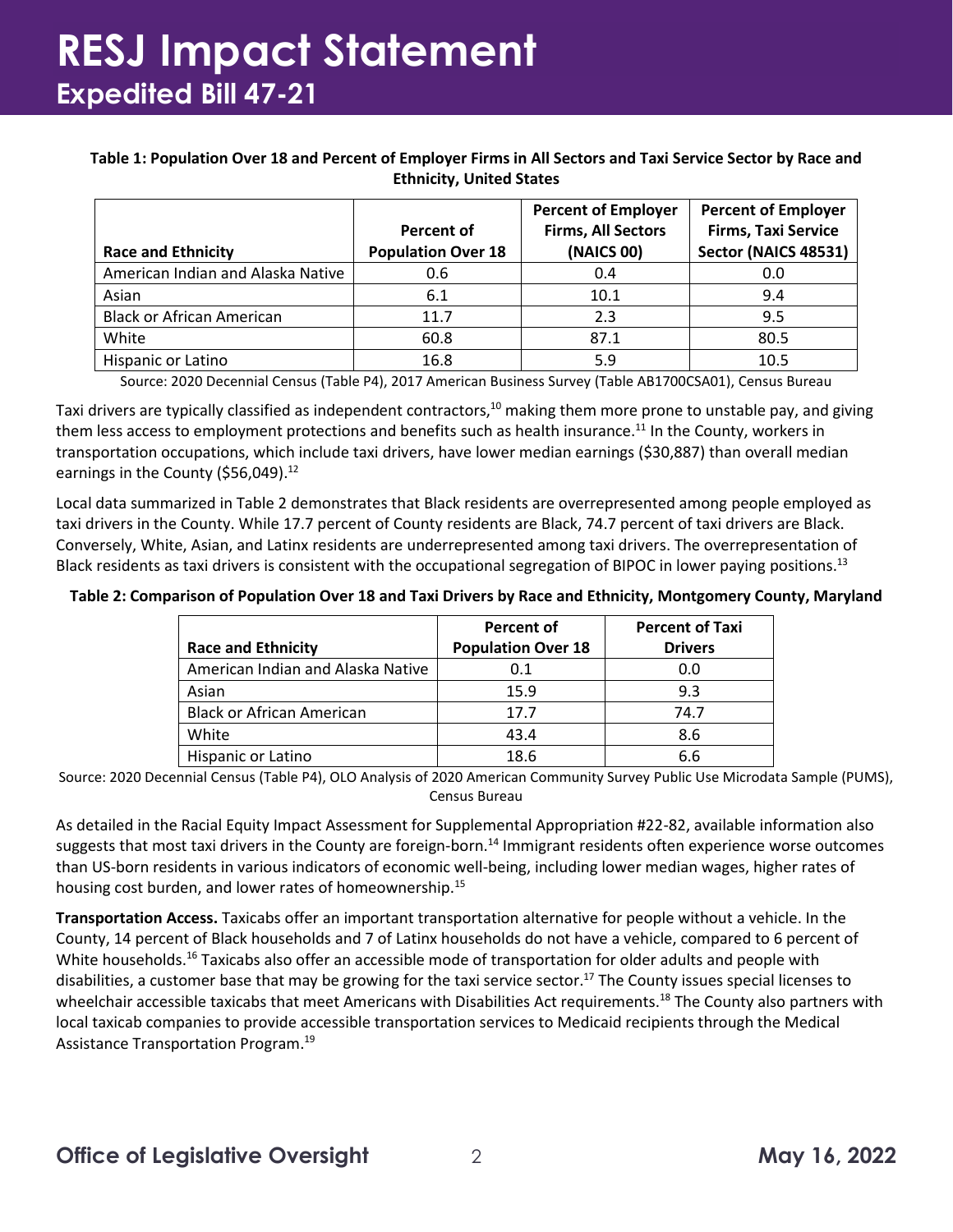## **RESJ Impact Statement Expedited Bill 47-21**

## **ANTICIPATED RESJ IMPACTS**

The County Executive estimated that the enactment of Expedited Bill 47-21 would extend the in-service time of 35 percent of the current taxicab fleet.<sup>20</sup> Several taxicab companies licensed by the County are minority-owned, and taxi drivers in the County disproportionately are Black foreign-born residents. Further, taxicabs provide an accessible transportation alternative for residents without vehicles (who are more likely to be Black and Latinx), elderly residents, and residents with disabilities.

In the absence of this legislation, a significant reduction of the taxicab fleet is likely to negatively affect RESJ through reducing the revenues of minority-owned taxicab companies, reducing the earnings of Black residents employed as taxi drivers, and reducing the availability of an accessible transportation option. OLO thus anticipates a favorable RESJ impact from the Bill, as it will mitigate these potential negative effects. Since the Bill essentially maintains the status quo of taxi operations temporarily, OLO estimates that the favorable RESJ impact of the Bill will be small.

### **RECOMMENDED AMENDMENTS**

The Racial Equity and Social Justice Act requires OLO to consider whether recommended amendments to bills aimed at narrowing racial and social inequities are warranted in developing RESJ impact statements.<sup>21</sup> OLO finds that the Bill is likely to have a favorable impact on RESJ, and as such, does not offer recommended amendments.

## **CAVEATS**

Two caveats to this racial equity and social justice impact statement should be noted. First, predicting the impact of legislation on racial equity and social justice is a challenging, analytical endeavor due to data limitations, uncertainty, and other factors. Second, this RESJ impact statement is intended to inform the legislative process rather than determine whether the Council should enact legislation. Thus, any conclusion made in this statement does not represent OLO's endorsement of, or objection to, the bill under consideration.

## **CONTRIBUTIONS**

OLO staffer Janmarie Peña, Performance Management and Data Analyst, drafted this RESJ impact statement with assistance from Elaine Bonner-Tompkins, OLO Senior Legislative Analyst.

<sup>&</sup>lt;sup>1</sup> Definition of racial equity and social justice adopted from "Applying a Racial Equity Lens into Federal Nutrition Programs" by Marlysa Gamblin, et.al. Bread for the World, and from Racial Equity Tools, <https://www.racialequitytools.org/glossary> <sup>2</sup> Ibid

<sup>3</sup> Expedited Bill 47-21, Taxicabs – Age of Vehicles, Montgomery County Council, Montgomery County, Maryland, Introduced December 7, 2021, [https://apps.montgomerycountymd.gov/ccllims/DownloadFilePage?FileName=2738\\_1\\_17870\\_Bill\\_47-](https://apps.montgomerycountymd.gov/ccllims/DownloadFilePage?FileName=2738_1_17870_Bill_47-2021_Introduction_20211207.pdf) [2021\\_Introduction\\_20211207.pdf](https://apps.montgomerycountymd.gov/ccllims/DownloadFilePage?FileName=2738_1_17870_Bill_47-2021_Introduction_20211207.pdf)

<sup>4</sup> Ibid

<sup>&</sup>lt;sup>5</sup> "Turning the Floodlights on the Root Causes of Today's Racialized Economic Disparities: Community Development Work at the Boston Fed Post-2020," Federal Reserve Bank of Boston, December 2020

<sup>&</sup>lt;sup>6</sup> Robert W. Fairlie, Alicia Robb and David T. Robinson, "Black and White: Access to Capital among Minority-Owned Startups," National Bureau of Economic Research, November 2020, [https://www.nber.org/system/files/working\\_papers/w28154/w28154.pdf](https://www.nber.org/system/files/working_papers/w28154/w28154.pdf)

 $^7$  Maude Toussaint-Comeau and Victoria Williams, "Secular Trends in Minority-Owned Businesses and Small Business Finance," Federal Reserve Bank of Chicago, May 2020, [https://www.chicagofed.org/publications/profitwise-news-and-views/2020/secular](https://www.chicagofed.org/publications/profitwise-news-and-views/2020/secular-trends-minority-owned-businesses-small-business-finance)[trends-minority-owned-businesses-small-business-finance](https://www.chicagofed.org/publications/profitwise-news-and-views/2020/secular-trends-minority-owned-businesses-small-business-finance)